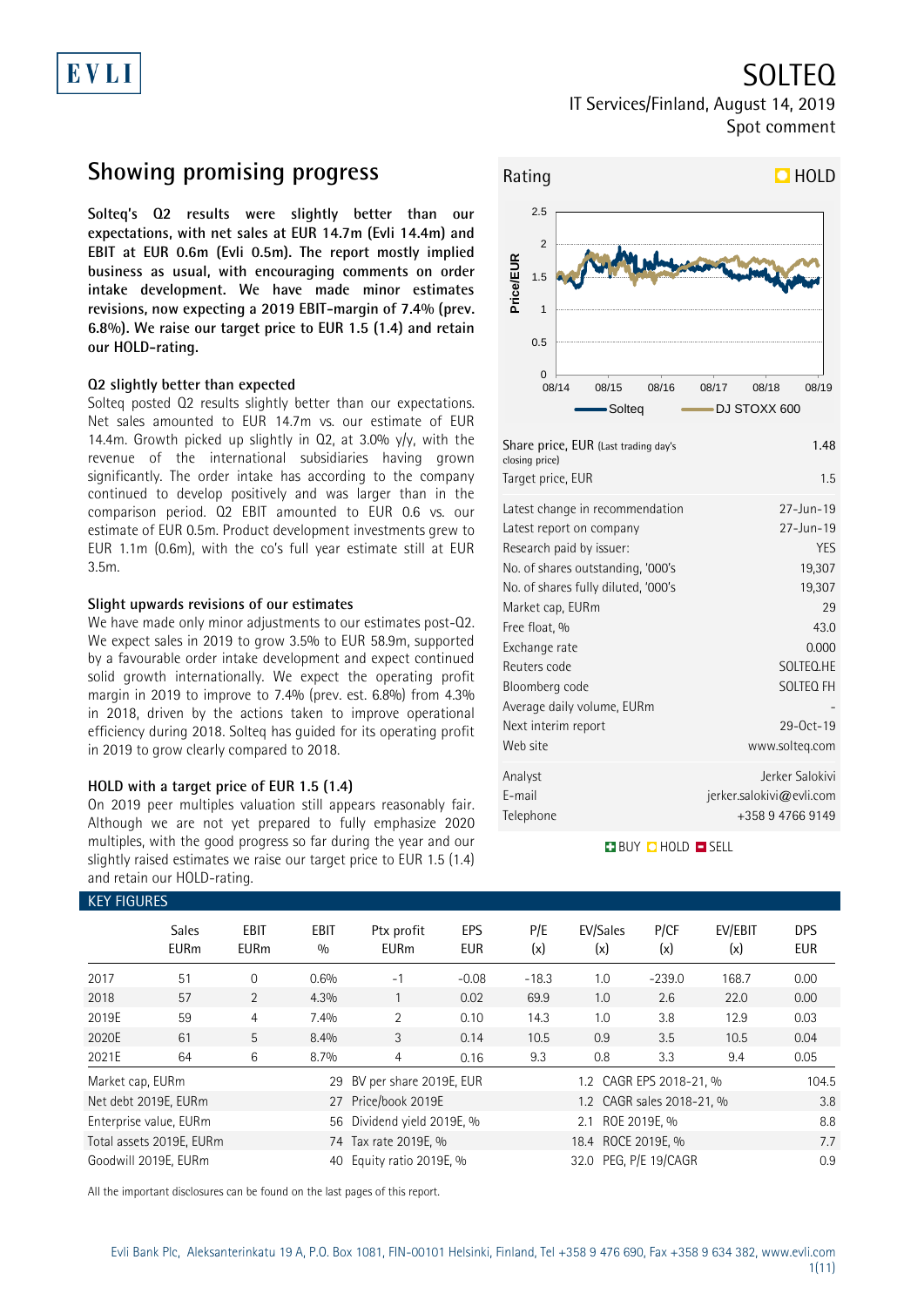# EVLI EQUITY RESEARCH SOLTEQ

IT Services/Finland, August 14, 2019 Spot comment

| <b>Solteg</b>          | 2017     | Q1/18  | Q2'18   | Q3/18  | Q4/18   | 2018     | Q1/19  | Q2/19  | Q3/'19E Q4/'19E |        | 2019E   | 2020E   | 2021E   |
|------------------------|----------|--------|---------|--------|---------|----------|--------|--------|-----------------|--------|---------|---------|---------|
| Net sales              | 50.7     | 14.9   | 14.2    | 12.8   | 14.9    | 56.9     | 14.9   | 14.7   | 13.5            | 15.8   | 58.9    | 61.4    | 63.5    |
| sales growth %         | $-19.6%$ | 13.8%  | 5.7%    | 10.3%  | 19.2%   | $12.1\%$ | 0.2%   | 3.0%   | 5.2%            | 5.8%   | 3.5%    | 4.2%    | 3.5%    |
|                        |          |        |         |        |         |          |        |        |                 |        |         |         |         |
| Other income           | 0.1      | 0.0    | 0.0     | 0.0    | 0.5     | 0.5      | 0.0    | 0.0    | 0.0             | 0.0    | 0.0     | 0.0     | 0.0     |
| Materials and services | $-6.3$   | $-2.1$ | $-1.7$  | $-1.2$ | $-1.1$  | $-6.1$   | $-0.9$ | $-1.4$ | $-1.0$          | $-1.3$ | $-4.6$  | $-4.5$  | $-4.7$  |
| Personnel expenses     | $-32.9$  | $-8.8$ | $-9.8$  | $-8.6$ | $-8.3$  | $-35.6$  | $-9.3$ | $-9.4$ | $-8.9$          | $-9.6$ | $-37.2$ | $-38.4$ | $-39.5$ |
| Other expenses         | $-9.2$   | $-2.0$ | $-2.0$  | $-2.0$ | $-4.9$  | $-10.9$  | $-2.2$ | $-2.3$ | $-2.0$          | $-2.4$ | $-8.9$  | $-9.2$  | $-9.5$  |
| <b>EBITDA</b>          | 2.4      | 1.9    | 0.6     | 1.1    | 1.1     | 4.8      | 2.5    | 1.5    | 1.6             | 2.5    | 8.1     | 9.3     | 9.8     |
| <b>D&amp;A</b>         | $-2.1$   | $-0.6$ | $-0.6$  | $-0.6$ | $-0.5$  | $-2.3$   | $-0.9$ | $-1.0$ | $-0.9$          | $-0.9$ | $-3.8$  | $-4.1$  | $-4.3$  |
| <b>EBIT</b>            | 0.3      | 1.3    | 0.0     | 0.5    | 0.6     | 2.5      | 1.5    | 0.6    | 0.7             | 1.6    | 4.4     | 5.2     | 5.5     |
| <b>EBIT</b> margin     | $0.6\%$  | 8.8%   | 0.2%    | 3.8%   | $4.3\%$ | $4.3\%$  | 10.2%  | 3.9%   | 5.0%            | 10.0%  | 7.4%    | 8.4%    | 8.7%    |
| Adjustment items       | 1.8      | 0.0    | 0.1     | 0.1    | 0.5     | 0.7      | 0.0    | 0.1    | 0.0             | 0.0    | 0.1     | 0.0     | 0.0     |
| <b>Adjusted EBIT</b>   | 2.1      | 1.3    | 0.2     | 0.6    | 1.1     | 3.1      | 1.5    | 0.6    | 0.7             | 1.6    | 4.4     | 5.2     | 5.5     |
| Adj. EBIT margin       | $4.1\%$  | 8.7%   | $1.1\%$ | 4.3%   | 7.5%    | 5.5%     | 10.3%  | 4.3%   | 5.0%            | 10.0%  | 7.5%    | 8.4%    | 8.7%    |

|                                   | <b>MCAP</b> |        | EV/EBITDA |        |       | EV/EBIT |        |            | P/E        |        |
|-----------------------------------|-------------|--------|-----------|--------|-------|---------|--------|------------|------------|--------|
| <b>SOLTEQ PEER GROUP</b>          | <b>MEUR</b> | 19E    | 20E       | 21E    | 19E   | 20E     | 21E    | <b>19E</b> | <b>20E</b> | 21E    |
| <b>Tieto</b>                      | 1660        | 8.4x   | 8.0x      | 7.8x   | 12.5x | 11.6x   | 11.1x  | 12.4x      | 11.9x      | 11.4x  |
| Atea                              | 1268        | 9.3x   | 8.1x      | 7.4x   | 15.4x | 12.6x   | 11.1x  | 20.0x      | 15.8x      | 13.9x  |
| Knowit                            | 338         | 9.2x   | 8.5x      | 8.0x   | 11.3x | 10.4x   | 9.6x   | 14.1x      | 12.9x      | 12.0x  |
| <b>HiQ</b>                        | 261         | 10.1x  | 10.1x     | 9.6x   | 11.9x | 11.9x   | 11.2x  | 16.4x      | 15.2x      | 14.4x  |
| <b>B</b> ouvet                    | 297         | 10.2x  | 9.5x      | 8.9x   | 12.8x | 11.9x   | 11.1x  | 16.3x      | 15.2x      | 14.3x  |
| Enea                              | 277         | 11.0x  | 11.1x     | 10.3x  | 13.5x | 13.1x   | 11.9x  | 16.8x      | 16.0x      | 14.0x  |
| Gofore                            | 111         | 9.7x   | 8.6x      | 7.7x   | 10.9x | 9.6x    | 8.5x   | 15.3x      | 13.5x      | 12.0x  |
| Digia                             | 97          | 8.2x   | 7.2x      | 6.7x   | 12.0x | 10.4x   | 9.5x   | 13.4x      | 11.4x      | 10.4x  |
| <b>Silli Solutions</b>            | 60          | 8.0x   |           |        |       |         |        | 12.5x      |            |        |
| <b>Vincit</b>                     | 53          | 7.4x   | 6.2x      | 5.6x   | 8.2x  | 6.6x    | 5.8x   | 12.5x      | 9.5x       | 8.3x   |
| Innofactor                        | 22          | 8.7x   | 8.3x      | 7.6x   | 21.9x | 20.5x   | 16.5x  | 17.1x      | 13.3x      | 9.6x   |
| Peer Group Average                | 404         | 9.1x   | 8.6x      | 8.0x   | 13.0x | 11.9x   | 10.6x  | 15.2x      | 13.5x      | 12.0x  |
| Peer Group Median                 | 261         | 9.2x   | 8.4x      | 7.7x   | 12.2x | 11.8x   | 11.1x  | 15.3x      | 13.4x      | 12.0x  |
| Solteq (Evli est.)                | 29          | 6.9x   | 6.0x      | 5.4x   | 12.9x | 10.5x   | 9.4x   | 14.3x      | 10.5x      | 9.3x   |
| Solteg prem./disc. to peer median |             | $-25%$ | $-29%$    | $-30%$ | 5%    | $-11%$  | $-15%$ | $-7%$      | $-21%$     | $-22%$ |

Source Bloomberg, Evli Research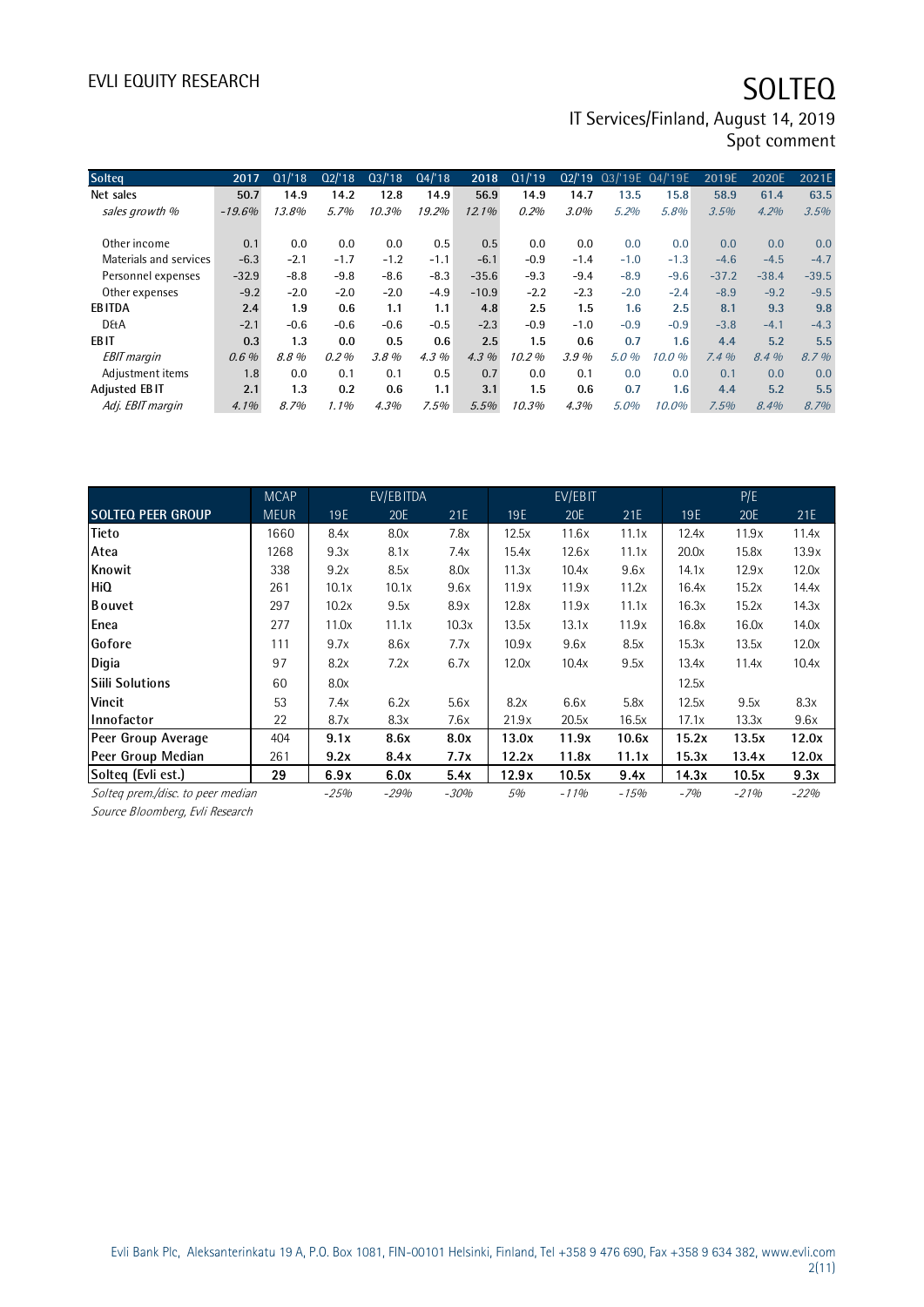| VALUATION RESULTS        | <b>BASE CASE DETAILS</b>   | VALUATION ASSUMPTIONS  | ASSUMPTIONS FOR WACC           |      |
|--------------------------|----------------------------|------------------------|--------------------------------|------|
| Current share price      | 1.48 PV of Free Cash Flow  | 29 Long-term growth, % | 2.0 Risk-free interest rate, % | 2.25 |
| DCF share value          | 1.68 PV of Horizon value   | 33 WACC, %             | 8.9 Market risk premium, %     | 5.8  |
| Share price potential, % | 13.7 Unconsolidated equity | 0 Spread, %            | 0.5 Debt risk premium, %       | 2.8  |
| Maximum value            | 1.9 Marketable securities  | 5 Minimum WACC, %      | 8.4 Equity beta coefficient    | 1.10 |
| Minimum value            | 1.5 Debt - dividend        | -35 Maximum WACC, %    | 9.4 Target debt ratio, %       | 20   |
| Horizon value, %         | 53.8 Value of stock        | 32 Nr of shares, Mn    | 19.3 Effective tax rate, %     | 20   |

| DCF valuation, EURm         | 2018           | 2019E       | 2020E    | 2021E    | 2022E    | 2023E    | 2024E    | 2025E          | 2026E          | 2027E          | 2028E          | Horizon          |
|-----------------------------|----------------|-------------|----------|----------|----------|----------|----------|----------------|----------------|----------------|----------------|------------------|
| Net sales                   | 57             | 59          | 61       | 64       | 66       | 68       | 70       | 73             | 75             | 78             | 80             | 81               |
| Sales growth, %             | 12.1           | 3.6         | 4.2      | 3.5      | 3.5      | 3.5      | 3.5      | 3.5            | 3.5            | 3.5            | 2.0            | 2.0              |
| Operating income (EBIT)     | $\overline{2}$ | 4           | 5        | 6        | 5        | 5        | 6        | 6              | 6              | 6              | 6              | 6                |
| EBIT margin, %              | 4.3            | 7.4         | 8.4      | 8.7      | 8.2      | 8.0      | 8.0      | 8.0            | 8.0            | 8.0            | 8.0            | 8.0 <sub>1</sub> |
| + Depreciation+amort.       |                | 4           | 4        | 4        | 4        | 4        | 5        | 5              | 5              | 5              | 5              |                  |
| - Income taxes              | -1             | $-1$        | $-1$     | $-1$     | $-1$     | $-1$     | $-1$     | $-1$           | $-1$           | - 1            | - 1            |                  |
| - Change in NWC             | 6              | $\Omega$    | $\Omega$ | $\Omega$ | $\Omega$ | $\Omega$ | $\Omega$ | $\Omega$       |                |                |                |                  |
| NWC / Sales, %              | $-7.9$         | $-7.9$      | $-7.9$   | $-7.9$   | $-7.9$   | $-7.9$   | $-7.9$   | $-7.9$         | $-7.9$         | $-7.9$         | $-7.9$         |                  |
| + Change in other liabs     | $\Omega$       | $\mathbf 0$ | 0        | 0        | 0        | 0        | 0        | 0              | 0              | 0              |                |                  |
| - Capital Expenditure       | $-14$          | $-4$        | $-4$     | $-4$     | $-5$     | $-5$     | $-5$     | $-5$           | $-5$           | $-5$           | $-5$           | $-6$             |
| Investments / Sales, %      | 24.7           | 7.0         | 7.0      | 7.0      | 7.0      | 7.0      | 7.0      | 7.0            | 7.0            | 7.0            | 6.8            | 6.8              |
| - Other items               | $\Omega$       | $\mathbf 0$ | 0        | 0        | 0        | $\Omega$ | 0        | 0              | 0              | 0              | 0              |                  |
| $=$ Unlevered Free CF (FCF) | $-5$           | 3           | 4        | 4        | 4        | 4        | 4        | $\overline{4}$ | 5              | 5              | 5              | 74               |
| = Discounted FCF (DFCF)     |                | 3           | 3        | 3        | 3        | 3        | 3        | 3              | $\overline{2}$ | $\overline{2}$ | $\overline{2}$ | 33               |
|                             |                |             |          |          |          |          |          |                |                |                |                |                  |
| = DFCF min WACC             |                | 3           | 4        | 3        | 3        | 3        | 3        | 3              | 3              | $\overline{2}$ | $\overline{2}$ | 37               |
| $=$ DFCF max WACC           |                | 3           | 3        | 3        | 3        | 3        | 3        | 3              | $\overline{2}$ | $\overline{2}$ | $\overline{2}$ | 30               |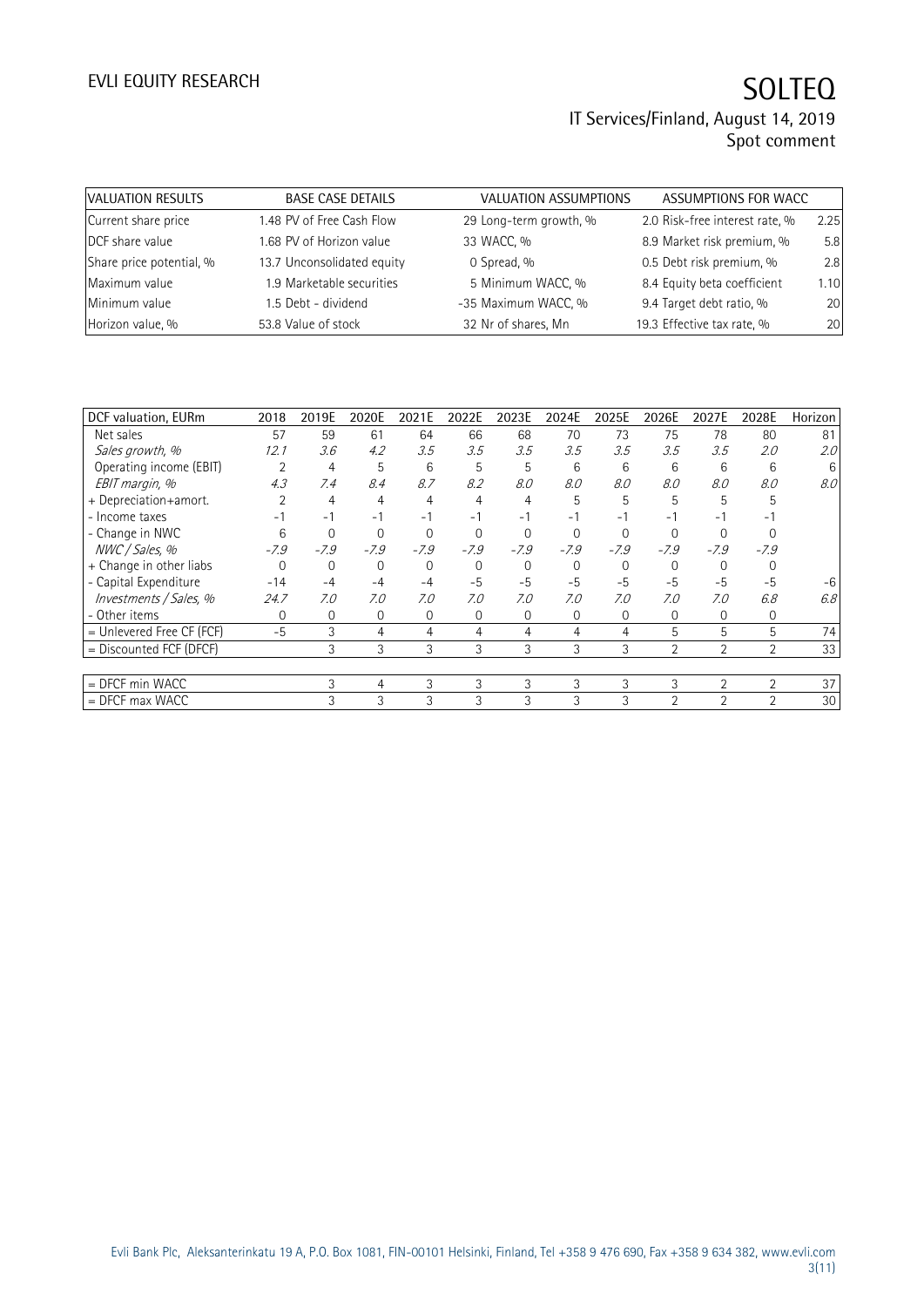| <b>INTERIM FIGURES</b>               |                |              |                     |             |                |                |                |                |                |                |       |                |
|--------------------------------------|----------------|--------------|---------------------|-------------|----------------|----------------|----------------|----------------|----------------|----------------|-------|----------------|
| EVLI ESTIMATES, EURm                 | 201801         | 201802       | 201803              | 201804      | 2018           | 201901         | 201902         | 2019Q3E        | 2019Q4E        | 2019E          | 2020E | 2021E          |
| Net sales                            | 15             | 14           | 13                  | 15          | 57             | 15             | 15             | 14             | 16             | 59             | 61    | 64             |
| EBITDA                               | $\overline{2}$ |              |                     |             | 5              | $\overline{2}$ | $\overline{2}$ | $\overline{2}$ | 3              | 8              | 9     | 10             |
| EBITDA margin (%)                    | 12.9           | 4.4          | 8.3                 | 7.7         | 8.4            | 16.4           | 10.7           | 11.9           | 15.8           | 13.8           | 14.8  | 15.1           |
| EBIT                                 |                | $\mathbf{0}$ | $\mathbf{0}$        |             | $\overline{2}$ | $\overline{2}$ |                |                | $\overline{2}$ | $\overline{4}$ | 5     | $\,6$          |
| EBIT margin (%)                      | 8.8            | 0.2          | 3.8                 | 4.3         | 4.3            | 10.2           | 3.9            | 5.0            | 10.0           | 7.4            | 8.4   | 8.7            |
| Net financial items                  | 0              | $\mathbf 0$  | $\mathbf{0}$        | $-1$        | $-2$           | $\Omega$       | $-1$           | 0              | 0              | $-2$           | $-2$  | $-2$           |
| Pre-tax profit                       |                | $\mathbf 0$  | $\mathbf 0$         | $\mathbf 0$ |                |                | 0              | 0              |                | $\overline{2}$ | 3     | $\overline{4}$ |
| Tax                                  | 0              | $\Omega$     | $\mathbf 0$         | $\Omega$    | $\Omega$       | $\Omega$       | $\Omega$       | $\Omega$       | $\Omega$       | $\Omega$       | $-1$  | $-1$           |
| Tax rate (%)                         | 26.6           | 9.5          | 312.0               | $-233.3$    | 44.5           | 23.7           | $-106.3$       | 20.0           | 20.0           | 18.4           | 20.0  | 20.0           |
| Net profit                           |                | $\mathbf 0$  | $\mathbf{0}$        | $\Omega$    | $\mathbf{0}$   |                | 0              | $\mathbf 0$    |                | 2              | 3     | 3              |
| EPS                                  | 0.03           | $-0.02$      | $-0.01$             | 0.01        | 0.02           | 0.04           | 0.01           | 0.01           | 0.05           | 0.10           | 0.14  | 0.16           |
| EPS adjusted (diluted no. of shares) | 0.03           | $-0.02$      | $-0.01$             | 0.01        | 0.02           | 0.04           | 0.01           | 0.01           | 0.05           | 0.10           | 0.14  | 0.16           |
| Dividend per share                   | 0.00           | 0.00         | 0.00                | 0.00        | 0.00           | 0.00           | 0.00           | 0.00           | 0.00           | 0.03           | 0.04  | 0.05           |
| SALES, EURm                          |                |              |                     |             |                |                |                |                |                |                |       |                |
| Solteq                               | 15             | 14           | 13                  | 15          | 57             | 15             | 15             | 14             | 16             | 59             | 61    | 64             |
| Total                                | 15             | 14           | 13                  | 15          | 57             | 15             | 15             | 14             | 16             | 59             | 61    | 64             |
| SALES GROWTH, Y/Y %                  |                |              |                     |             |                |                |                |                |                |                |       |                |
| Solteg                               | 13.6           | 5.7          | 10.3                | 19.2        | 12.1           | 0.4            | 3.0            | 5.2            | 5.8            | 3.6            | 4.2   | 3.5            |
| Total                                | 13.6           | 5.7          | 10.3                | 19.2        | 12.1           | 0.4            | 3.0            | 5.2            | 5.8            | 3.6            | 4.2   | 3.5            |
| EBIT, EURm                           |                |              |                     |             |                |                |                |                |                |                |       |                |
| Solteg                               | 1              | $\mathbf 0$  | $\mathsf{O}\xspace$ |             | $\overline{2}$ | $\overline{2}$ |                |                | $\overline{2}$ | $\overline{4}$ | 5     | 6              |
| Total                                | $\mathbf{1}$   | $\mathbf 0$  | $\mathbf 0$         |             | $\overline{2}$ | $\overline{2}$ |                | $\mathbf{1}$   | $\overline{2}$ | $\overline{4}$ | 5     | 6              |
| EBIT margin, %                       |                |              |                     |             |                |                |                |                |                |                |       |                |
| <b>Solteg</b>                        | 8.8            | 0.2          | 3.8                 | 4.3         | 4.3            | 10.2           | 3.9            | 5.0            | 10.0           | 7.4            | 8.4   | 8.7            |
| Total                                | 8.8            | 0.2          | 3.8                 | 4.3         | 4.3            | 10.2           | 3.9            | 5.0            | 10.0           | 7.4            | 8.4   | 8.7            |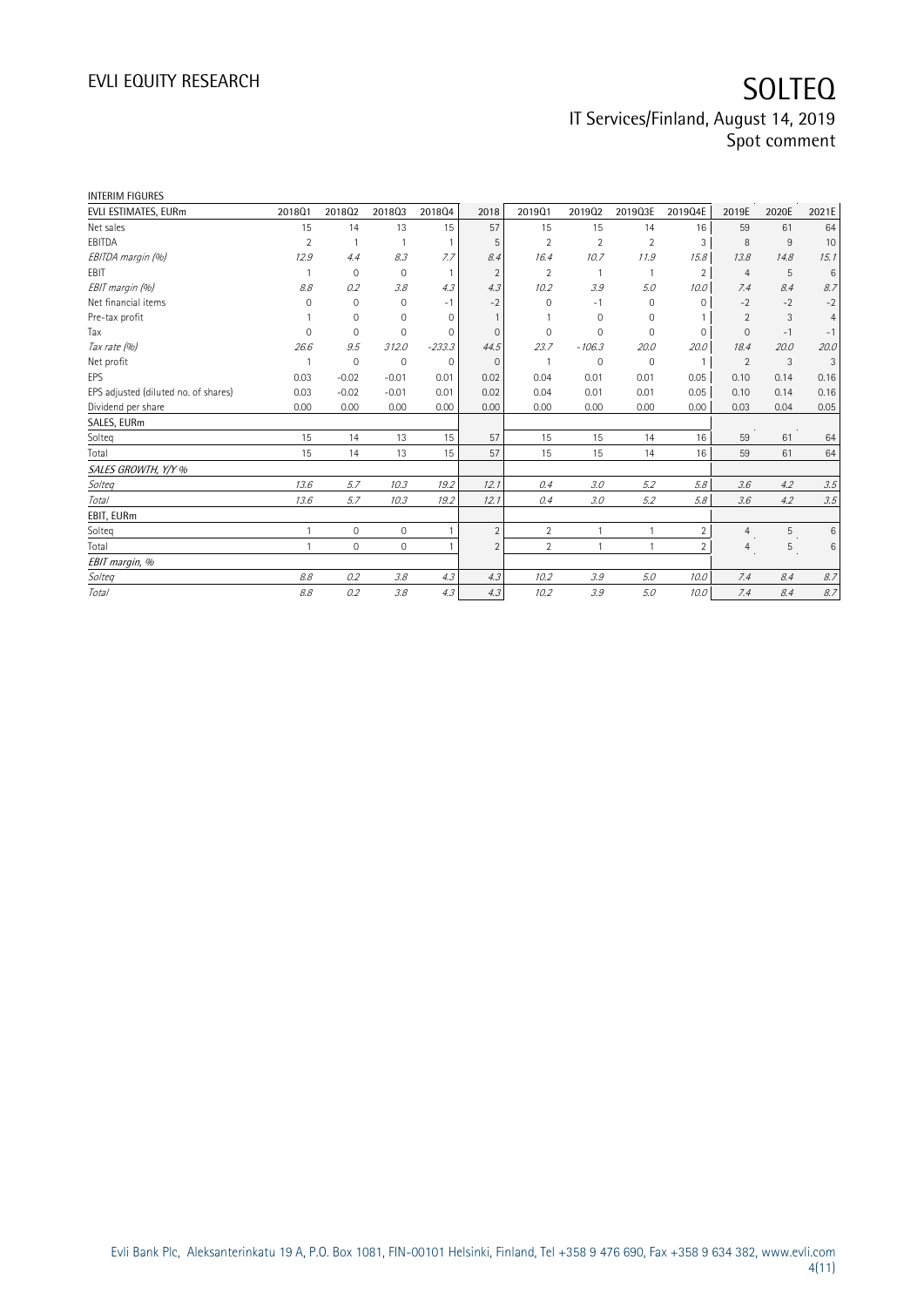| INCOME STATEMENT, EURm                   | 2014                       | 2015                      | 2016                | 2017                                                                                                                                                                                                                                                                                                                                                                                                                                                      | 2018           | 2019E               | 2020E          | 2021E                       |
|------------------------------------------|----------------------------|---------------------------|---------------------|-----------------------------------------------------------------------------------------------------------------------------------------------------------------------------------------------------------------------------------------------------------------------------------------------------------------------------------------------------------------------------------------------------------------------------------------------------------|----------------|---------------------|----------------|-----------------------------|
| Sales                                    | 41                         | 54                        | 63                  | 51                                                                                                                                                                                                                                                                                                                                                                                                                                                        | 57             | 59                  | 61             | 64                          |
| Sales growth (%)                         | 1,022,400.0                | 32.6                      | 16.3                | $-19.6$                                                                                                                                                                                                                                                                                                                                                                                                                                                   | 12.1           | 3.6                 | 4.2            | 3.5                         |
| Costs                                    | $-37$                      | $-51$                     | $-55$               | $-48$                                                                                                                                                                                                                                                                                                                                                                                                                                                     | $-52$          | $-51$               | $-52$          | $-54$                       |
| Reported EBITDA                          | $\overline{4}$             | 3                         | 8                   | $\overline{2}$                                                                                                                                                                                                                                                                                                                                                                                                                                            | $\mathsf S$    | 8                   | $9\,$          | 10                          |
| Extraordinary items in EBITDA            | $\mathbf 0$                | $\mathbf 0$               | $\mathbf 0$         | $\circ$                                                                                                                                                                                                                                                                                                                                                                                                                                                   | $\mathbf 0$    | $\mathsf{O}\xspace$ | $\mathbf 0$    | $\mathbf 0$                 |
| EBITDA margin (%)                        | 9.3                        | 5.7                       | 13.3                | 4.7                                                                                                                                                                                                                                                                                                                                                                                                                                                       | 8.4            | 13.8                | 14.8           | 15.1                        |
| Depreciation                             | $-1$                       | $-2$                      | $-2$                | $-2$                                                                                                                                                                                                                                                                                                                                                                                                                                                      | $-2$           | $-4$                | $-4$           | $-4$                        |
| EBITA                                    | 3                          | $\mathbf{1}$              | $\overline{7}$      | $\circ$                                                                                                                                                                                                                                                                                                                                                                                                                                                   | $\overline{2}$ | $\overline{4}$      | 5              | 6                           |
| Goodwill amortization / writedown        | 0                          | $\mathbf 0$               | $\mathbf 0$         | 0                                                                                                                                                                                                                                                                                                                                                                                                                                                         | $\mathbf 0$    | $\mathsf{O}\xspace$ | $\mathbf 0$    | $\mathbf 0$                 |
| Reported EBIT                            | 3                          | $\mathbf{1}$              | 6                   | 0                                                                                                                                                                                                                                                                                                                                                                                                                                                         | $\overline{2}$ | $\overline{4}$      | 5              | 6                           |
| EBIT margin (%)                          | 6.1                        | 2.4                       | 10.2                | 0.6                                                                                                                                                                                                                                                                                                                                                                                                                                                       | 4.3            | 7.4                 | 8.4            | 8.7                         |
| Net financials                           | $\mathbb O$                | $-1$                      | $-2$                | $-2$                                                                                                                                                                                                                                                                                                                                                                                                                                                      | $-2$           | $-2$                | $-2$           | $-2$                        |
| Pre-tax profit                           | $\overline{2}$             | $\mathbf 0$               | 5                   | $-1$                                                                                                                                                                                                                                                                                                                                                                                                                                                      | $\mathbf{1}$   | $\sqrt{2}$          | 3              | $\overline{4}$              |
| Extraordinary items                      | $\mathbf 0$                | $\mathbf 0$               | $\mathbf 0$         | $\circ$                                                                                                                                                                                                                                                                                                                                                                                                                                                   | $\mathbf 0$    | $\mathsf{O}\xspace$ | $\mathbf 0$    | $\mathbf 0$                 |
| Taxes                                    | $\mathbf 0$                | $\mathbf 0$               | $\mathbf 0$         | $\circ$                                                                                                                                                                                                                                                                                                                                                                                                                                                   | $\mathbf 0$    | $\mathsf{O}\xspace$ | $-1$           | $-1$                        |
| Minority shares                          | 0                          | $\mathbf 0$               | $\mathbb O$         | $\mathbf 0$                                                                                                                                                                                                                                                                                                                                                                                                                                               | $\mathbf 0$    | 0                   | $\bf 0$        | $\mathbf 0$                 |
| Net profit                               | $\overline{2}$             | $\mathbf 0$               | 5                   | $-2$                                                                                                                                                                                                                                                                                                                                                                                                                                                      | $\mathbf 0$    | $\overline{2}$      | 3              | 3                           |
| <b>BALANCE SHEET, EURm</b>               |                            |                           |                     |                                                                                                                                                                                                                                                                                                                                                                                                                                                           |                |                     |                |                             |
| Assets                                   |                            |                           |                     |                                                                                                                                                                                                                                                                                                                                                                                                                                                           |                |                     |                |                             |
| Fixed assets                             | $\overline{4}$             | 8                         | $\overline{7}$      | 8                                                                                                                                                                                                                                                                                                                                                                                                                                                         | 16             | 17                  | 17             | 18                          |
| % of sales                               | 11                         | 15                        | 11                  | 16                                                                                                                                                                                                                                                                                                                                                                                                                                                        | 29             | 28                  | 28             | $2\ensuremath{\mathcal{S}}$ |
| Goodwill                                 | 13                         | 35                        | 34                  | 37                                                                                                                                                                                                                                                                                                                                                                                                                                                        | 40             | 40                  | 40             | 40                          |
| % of sales                               | 31                         | 65                        | 53                  | 73                                                                                                                                                                                                                                                                                                                                                                                                                                                        | 71             | 69                  | 66             | 64                          |
| Inventory                                | $\mathbb O$                | $\mathbf 0$               | $\mathbf 0$         | $\circ$                                                                                                                                                                                                                                                                                                                                                                                                                                                   | $\mathbf 0$    | $\mathbb O$         | $\bf 0$        | $\mathbf 0$                 |
| % of sales                               | 0                          | 0                         | 0                   | 0                                                                                                                                                                                                                                                                                                                                                                                                                                                         | 0              | 0                   | 0              | 0                           |
| Receivables                              | 5                          | 18                        | 12                  | 15                                                                                                                                                                                                                                                                                                                                                                                                                                                        | 12             | 12                  | 13             | 13                          |
| % of sales                               | 13                         | 34                        | 19                  | 29                                                                                                                                                                                                                                                                                                                                                                                                                                                        | 21             | 21                  | 21             | 21                          |
| Liquid funds                             | 3                          | 3                         | 8                   | $\overline{2}$                                                                                                                                                                                                                                                                                                                                                                                                                                            | 5              | 5                   | 5              | 5                           |
| % of sales                               | $\boldsymbol{\mathit{6}}$  | 5                         | 13                  | $\mathcal{I}% _{G}=\mathcal{I}_{G}=\mathcal{I}_{G}=\mathcal{I}_{G}=\mathcal{I}_{G}=\mathcal{I}_{G}=\mathcal{I}_{G}=\mathcal{I}_{G}=\mathcal{I}_{G}=\mathcal{I}_{G}=\mathcal{I}_{G}=\mathcal{I}_{G}=\mathcal{I}_{G}=\mathcal{I}_{G}=\mathcal{I}_{G}=\mathcal{I}_{G}=\mathcal{I}_{G}=\mathcal{I}_{G}=\mathcal{I}_{G}=\mathcal{I}_{G}=\mathcal{I}_{G}=\mathcal{I}_{G}=\mathcal{I}_{G}=\mathcal{I}_{G}=\mathcal{I}_{G}=\mathcal{I}_{G}=\mathcal{I}_{G}=\math$ | $\mathcal G$   | $\mathcal S$        | 8              | 8                           |
| Total assets                             | 25                         | 64                        | 61                  | 61                                                                                                                                                                                                                                                                                                                                                                                                                                                        | 74             | 74                  | 76             | 77                          |
| Liabilities                              |                            |                           |                     |                                                                                                                                                                                                                                                                                                                                                                                                                                                           |                |                     |                |                             |
| Equity                                   | 12                         | 15                        | 20                  | 20                                                                                                                                                                                                                                                                                                                                                                                                                                                        | 22             | 24                  | 26             | 28                          |
| % of sales                               | 29                         | 28                        | 32                  | 40                                                                                                                                                                                                                                                                                                                                                                                                                                                        | 38             | 40                  | 42             | 44                          |
| Deferred taxes                           | $\mathbf{1}$               | $\mathbf{1}$              | $\mathbf{1}$        | $\mathbf{1}$                                                                                                                                                                                                                                                                                                                                                                                                                                              | $\mathbf{1}$   | $\mathbf{1}$        | $\mathbf{1}$   | $\mathbf{1}$                |
| % of sales                               | $\boldsymbol{\mathcal{I}}$ | $\overline{2}$            | $\mathcal{I}$       | $\overline{2}$                                                                                                                                                                                                                                                                                                                                                                                                                                            | $\mathcal{I}$  | $\mathcal I$        | $\mathcal I$   | $\overline{\phantom{a}}$    |
| Interest bearing debt                    | $\overline{4}$             | 28                        | 26                  | 26                                                                                                                                                                                                                                                                                                                                                                                                                                                        | 35             | 32                  | 30             | 29                          |
| % of sales                               | 11                         | 52                        | 41                  | 51                                                                                                                                                                                                                                                                                                                                                                                                                                                        | 61             | 55                  | 50             | 45                          |
| Non-interest bearing current liabilities | 8                          | 18                        | 14                  | 14                                                                                                                                                                                                                                                                                                                                                                                                                                                        | 17             | 17                  | 18             | 19                          |
| % of sales                               | 20                         | 34                        | 22                  | 27                                                                                                                                                                                                                                                                                                                                                                                                                                                        | 29             | 29                  | 29             | 29                          |
| Other interest free debt                 | $\mathbf 0$                | $\mathbf 0$               | $\mathbf 0$         | $\circ$                                                                                                                                                                                                                                                                                                                                                                                                                                                   | $\mathbf 0$    | $\mathsf{O}\xspace$ | $\mathbf 0$    | $\mathbf 0$                 |
| % of sales                               | $\mathcal O$               | 0                         | 0                   | 0                                                                                                                                                                                                                                                                                                                                                                                                                                                         | 0              | 0                   | О              | 0                           |
| <b>Total liabilities</b>                 | 25                         | 64                        | 61                  | 61                                                                                                                                                                                                                                                                                                                                                                                                                                                        | 74             | 74                  | 76             | 77                          |
| CASH FLOW, EURm                          |                            |                           |                     |                                                                                                                                                                                                                                                                                                                                                                                                                                                           |                |                     |                |                             |
| + EBITDA                                 | $\overline{4}$             | $\ensuremath{\mathsf{3}}$ | $\, 8$              | $\sqrt{2}$                                                                                                                                                                                                                                                                                                                                                                                                                                                | $\mathsf S$    | 8                   | $9\,$          | 10                          |
| - Net financial items                    | $\mathbf 0$                | $-1$                      | $-2$                | $-2$                                                                                                                                                                                                                                                                                                                                                                                                                                                      | $-2$           | $-2$                | $-2$           | $-2$                        |
| - Taxes                                  | $\mathbb O$                | $\mathbf 0$               | $\mathsf{O}\xspace$ | $\mathbb O$                                                                                                                                                                                                                                                                                                                                                                                                                                               | $\mathbf 0$    | $\mathbb O$         | $-1$           | $-1$                        |
| - Increase in Net Working Capital        | 3                          | $-3$                      | $\overline{2}$      | $-3$                                                                                                                                                                                                                                                                                                                                                                                                                                                      | 6              | $\mathbb O$         | $\mathbf 0$    | $\mathbf 0$                 |
| $+/-$ Other                              | $\mathbf 0$                | $\mathbf 0$               | $\mathbb O$         | $\mathbf 0$                                                                                                                                                                                                                                                                                                                                                                                                                                               | $\mathbf 0$    | $\mathsf{O}\xspace$ | $\mathbf 0$    | $\mathsf{O}\xspace$         |
| = Cash flow from operations              | 6                          | $-1$                      | 8                   | $-2$                                                                                                                                                                                                                                                                                                                                                                                                                                                      | 8              | $\,6$               | $\overline{7}$ | 7                           |
| - Capex                                  | $-18$                      | $-28$                     | 1                   | -6                                                                                                                                                                                                                                                                                                                                                                                                                                                        | $-14$          | -4                  | $-4$           | $-4$                        |
| - Acquisitions                           | $\mathbb O$                | $\mathbf 0$               | $\mathbf 0$         | $\mathbf 0$                                                                                                                                                                                                                                                                                                                                                                                                                                               | $\mathbf 0$    | $\mathsf{O}\xspace$ | $\mathbf 0$    | $\mathsf{O}\xspace$         |
| + Divestments                            | $\mathbf 0$                | $\mathbf 0$               | $\mathbf 0$         | $\mathbf 0$                                                                                                                                                                                                                                                                                                                                                                                                                                               | $\mathbf 0$    | $\mathsf{O}\xspace$ | 0              | $\mathbf 0$                 |
| $=$ Net cash flow                        | $-12$                      | $-29$                     | 9                   | -9                                                                                                                                                                                                                                                                                                                                                                                                                                                        | -6             | $\sqrt{2}$          | 3              | 3                           |
| +/- Change in interest-bearing debt      | $\overline{4}$             | 24                        | -3                  | $\circ$                                                                                                                                                                                                                                                                                                                                                                                                                                                   | 9              | $-2$                | $-2$           | $-2$                        |
| +/- New issues/buybacks                  | 10                         | $\overline{4}$            | $\mathsf{O}\xspace$ | 3                                                                                                                                                                                                                                                                                                                                                                                                                                                         | $\mathbf{1}$   | $\mathsf{O}\xspace$ | $\mathbf 0$    | $\mathbf 0$                 |
| - Paid dividend                          | $\mathbb O$                | $\mathbf 0$               | $\mathsf{O}\xspace$ | $-1$                                                                                                                                                                                                                                                                                                                                                                                                                                                      | $\mathbf 0$    | $\mathsf{O}\xspace$ | $-1$           | $-1$                        |
| +/- Change in loan receivables           | $\mathsf{O}\xspace$        | 1                         | $\mathbb O$         | $\mathbf 0$                                                                                                                                                                                                                                                                                                                                                                                                                                               | $\mathbf 0$    | $\mathbb O$         | $\bf 0$        | $\mathbf 0$                 |
| Change in cash                           | $\overline{2}$             | $\mathsf{O}\xspace$       | 6                   | $-7$                                                                                                                                                                                                                                                                                                                                                                                                                                                      | $\overline{4}$ | $-1$                | $\bf 0$        | $\mathsf{O}\xspace$         |
|                                          |                            |                           |                     |                                                                                                                                                                                                                                                                                                                                                                                                                                                           |                |                     |                |                             |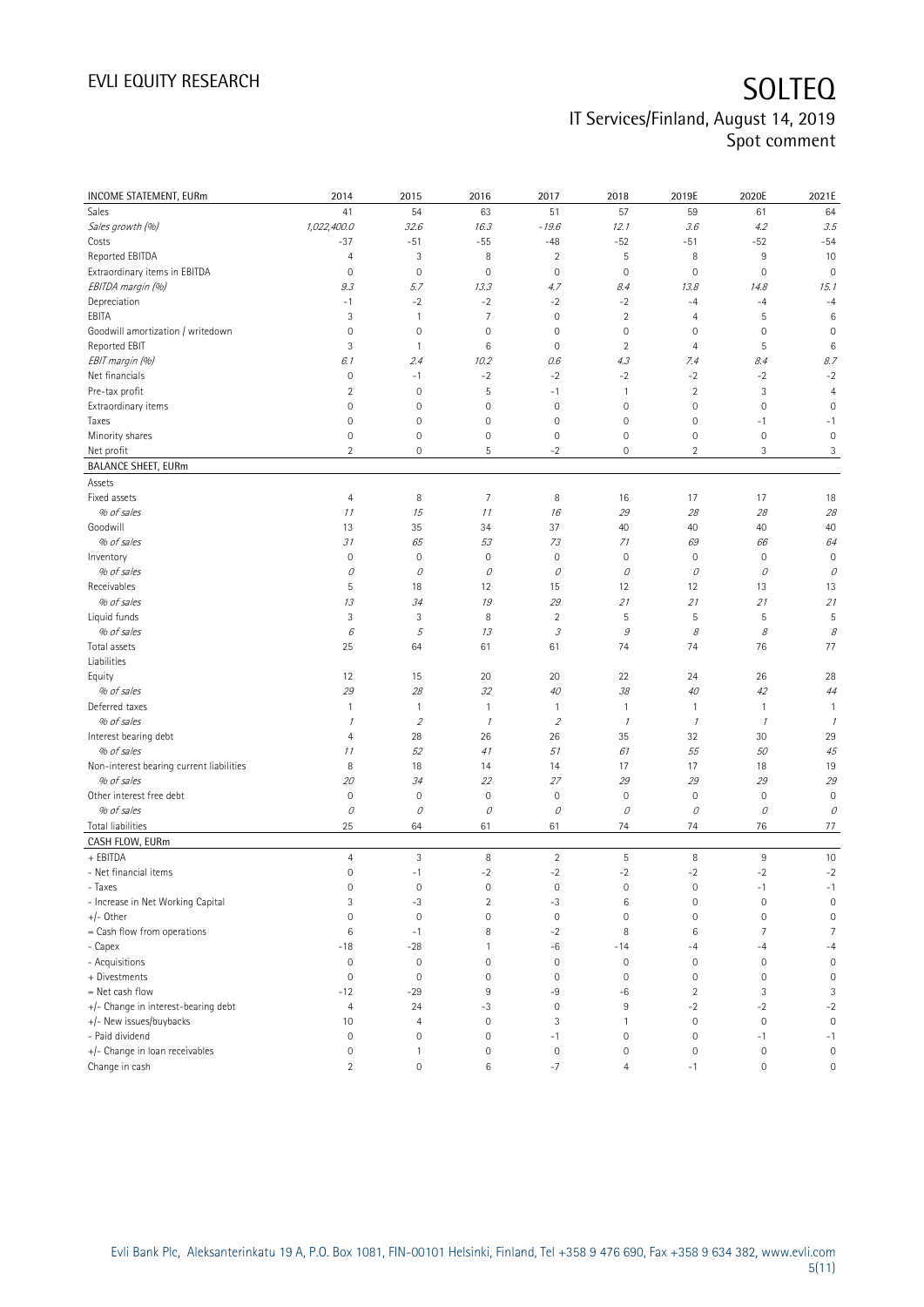| <b>KEY FIGURES</b>                  | 2015         | 2016                | 2017        | 2018           | 2019E               | 2020E               | 2021E          |
|-------------------------------------|--------------|---------------------|-------------|----------------|---------------------|---------------------|----------------|
| М-сар                               | 30           | 28                  | 28          | 25             | 29                  | 29                  | 29             |
| Net debt                            | 26           | 17                  | 24          | 29             | 27                  | 26                  | 24             |
| Enterprise value                    | 56           | 45                  | 52          | 54             | 56                  | 54                  | 52             |
| Sales                               | 54           | 63                  | 51          | 57             | 59                  | 61                  | 64             |
| EBITDA                              | 3            | 8                   | $\sqrt{2}$  | 5              | 8                   | 9                   | 10             |
| EBIT                                | $\mathbf{1}$ | $\,6$               | $\mathbf 0$ | $\overline{2}$ | $\overline{4}$      | 5                   | $6\phantom{a}$ |
| Pre-tax                             | $\mathbf{0}$ | 5                   | $-1$        | $\mathbf{1}$   | $\overline{2}$      | 3                   | $\overline{4}$ |
| Earnings                            | $\mathbf 0$  | 5                   | $-2$        | $\mathbf 0$    | $\overline{2}$      | 3                   | 3              |
| Book value                          | 15           | 20                  | 20          | 22             | 24                  | 26                  | 28             |
| Valuation multiples                 |              |                     |             |                |                     |                     |                |
| EV/sales                            | 1.0          | 0.7                 | 1.0         | 1.0            | 1.0                 | 0.9                 | 0.8            |
| EV/EBITDA                           | 18.2         | 5.4                 | 21.8        | 11.4           | 6.9                 | 6.0                 | 5.4            |
| EV/EBITA                            | 43.4         | 7.0                 | 168.7       | 22.0           | 12.9                | 10.5                | 9.4            |
| EV/EBIT                             | 43.4         | 7.1                 | 168.7       | 22.0           | 12.9                | 10.5                | 9.4            |
| EV/operating cash flow              | 283.7        | 4.8                 | $-449.0$    | 5.7            | 7.5                 | 6.6                 | 6.0            |
| EV/cash earnings                    | 23.4         | 7.2                 | 71.3        | 21.9           | 9.7                 | 8.2                 | 7.3            |
| P/E                                 | 298.5        | 6.1                 | $-18.3$     | 69.9           | 14.3                | 10.5                | 9.3            |
| P/E excl. goodwill                  | 298.5        | 6.0                 | $-18.3$     | 69.9           | 14.3                | 10.5                | 9.3            |
| P/B                                 | 2.0          | 1.4                 | 1.4         | 1.1            | 1.2                 | 1.1                 | 1.0            |
| P/sales                             | 0.6          | 0.4                 | 0.5         | 0.4            | 0.5                 | 0.5                 | 0.4            |
| P/CF                                | 152.9        | 3.0                 | $-239.0$    | 2.6            | 3.8                 | 3.5                 | 3.3            |
| Target EV/EBIT                      | 0.0          | 0.0                 | 0.0         | 0.0            | 12.7                | 10.4                | 9.3            |
| Target P/E                          | 0.0          | 0.0                 | 0.0         | 0.0            | 14.0                | 10.3                | 9.1            |
| Target P/B                          | 0.0          | 0.0                 | 0.0         | 0.0            | 1.2                 | 1.1                 | 1.0            |
| Per share measures                  |              |                     |             |                |                     |                     |                |
| Number of shares                    | 16,937       | 17,639              | 18,197      | 19,202         | 19,307              | 19,307              | 19,307         |
| Number of shares (diluted)          | 16,937       | 17,639              | 18,197      | 19,202         | 19,307              | 19,307              | 19,307         |
| EPS                                 | 0.01         | 0.26                | $-0.08$     | 0.02           | 0.10                | 0.14                | 0.16           |
| EPS excl. goodwill                  | 0.01         | 0.26                | $-0.08$     | 0.02           | 0.10                | 0.14                | 0.16           |
| Cash EPS                            | 0.14         | 0.36                | 0.04        | 0.13           | 0.30                | 0.34                | 0.37           |
| Operating cash flow per share       | 0.01         | 0.54                | $-0.01$     | 0.50           | 0.39                | 0.43                | 0.45           |
|                                     | 2.43         | 2.13                | 2.46        | 2.66           | 2.66                | 2.67                | 2.68           |
| Capital employed per share          |              |                     |             |                |                     |                     |                |
| Book value per share                | 0.91         | 1.15                | 1.13        | 1.14           | 1.23                | 1.34                | 1.46           |
| Book value excl. goodwill           | $-1.17$      | $-0.75$             | $-0.90$     | $-0.97$        | $-0.86$             | $-0.75$             | $-0.64$        |
| Dividend per share                  | 0.00         | 0.05                | 0.00        | 0.00           | 0.03                | 0.04                | 0.05           |
| Dividend payout ratio, %            | 0.0          | 19.1                | 0.0         | 0.0            | 30.0                | 30.0                | 30.0           |
| Dividend yield, %                   | 0.0          | 3.1                 | 0.0         | 0.0            | 2.1                 | 2.8                 | 3.2            |
| <b>Efficiency measures</b>          |              |                     |             |                |                     |                     |                |
| ROE                                 | 0.7          | 25.8                | $-7.4$      | 1.7            | 8.8                 | 10.9                | 11.4           |
| ROCE                                | 4.3          | 14.3                | 0.7         | 4.8            | 7.7                 | 9.2                 | 9.7            |
| Financial ratios                    |              |                     |             |                |                     |                     |                |
| Capex/sales, %                      | 51.7         | $-1.1$              | 12.6        | 24.7           | 7.0                 | 7.0                 | 7.0            |
| Capex/depreciation excl. goodwill,% | 309.3        | 50.1                | 145.6       | 457.9          | 108.8               | 110.4               | 108.6          |
| Net debt/EBITDA, book-weighted      | 8.4          | 2.1                 | 10.2        | 6.2            | 3.4                 | 2.8                 | 2.5            |
| Debt/equity, market-weighted        | 0.9          | 0.9                 | 0.9         | 1.4            | 1.1                 | 1.1                 | 1.0            |
| Equity ratio, book-weighted         | 24.0         | 33.2                | 33.3        | 29.3           | 32.0                | 34.3                | 36.8           |
| Gearing                             | 1.67         | 0.85                | 1.19        | 1.34           | 1.15                | 0.99                | 0.83           |
| Number of employees, average        | $\mathbf 0$  | $\mathsf{O}\xspace$ | $\mathbf 0$ | $\mathbf 0$    | $\mathsf{O}\xspace$ | $\mathbf 0$         | $\mathbf 0$    |
| Sales per employee, EUR             | $\mathbf 0$  | $\mathsf{O}\xspace$ | $\mathbf 0$ | $\mathbf 0$    | $\mathsf{O}\xspace$ | $\mathsf{O}\xspace$ | $\mathbf 0$    |
| EBIT per employee, EUR              | $\mathbf 0$  | $\mathsf{O}\xspace$ | $\mathbf 0$ | $\mathbf 0$    | $\mathsf{O}\xspace$ | $\mathsf{O}\xspace$ | $\mathbf 0$    |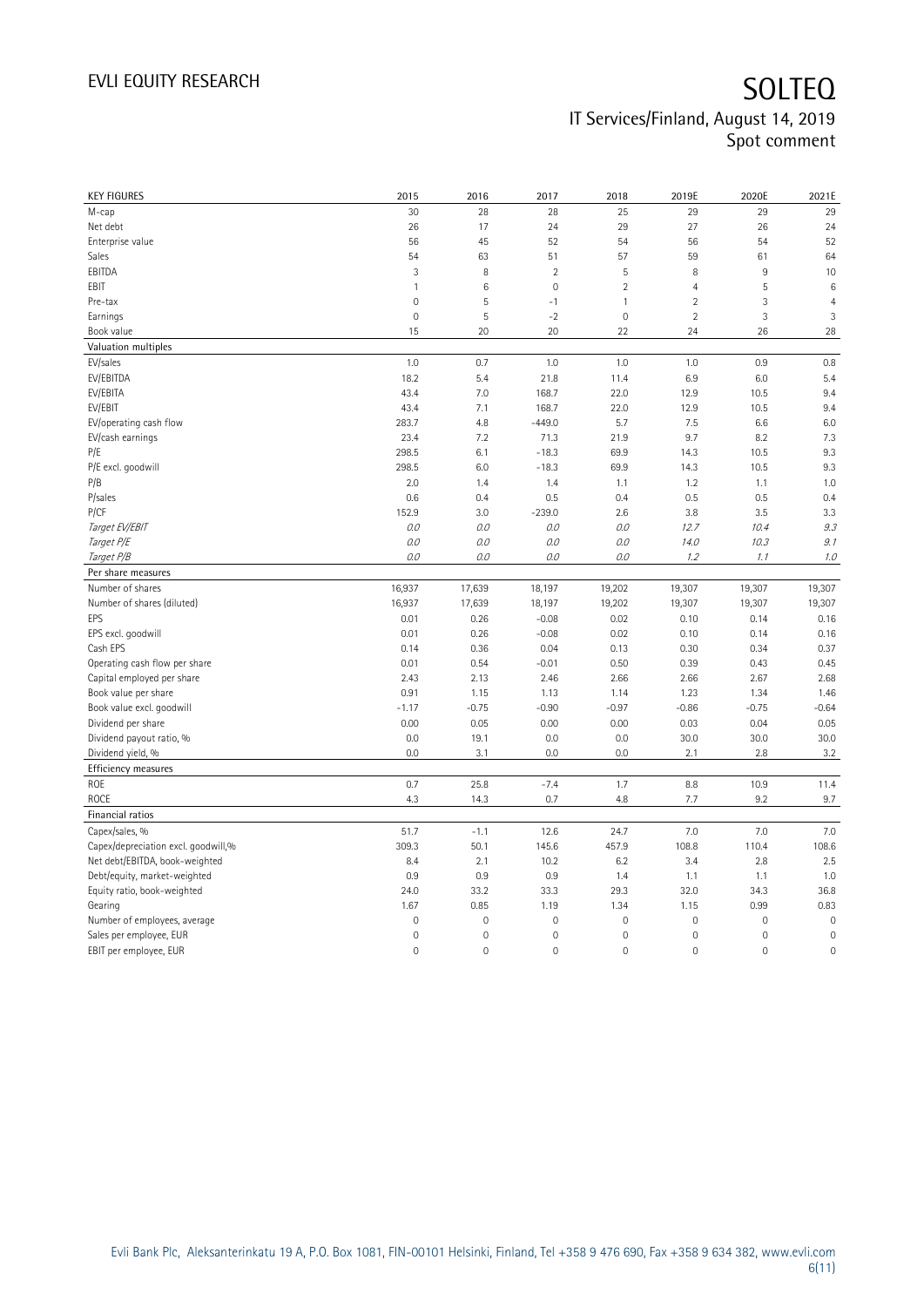COMPANY DESCRIPTION: Solteq is a Nordic software and IT-services provider specializing in digital business solutions. Solteq's strength has been in commerce related solutions with a focus on selected sectors, namely the retail and wholesale, industry, energy, and services sectors.

### INVESTMENT CASE:

IR:

| <b>OWNERSHIP STRUCTURE</b>             | <b>SHARES</b> | <b>EURm</b> | 0/0   |
|----------------------------------------|---------------|-------------|-------|
| Sentica Buyout III Ky                  | 4,621,244     | 6.839       | 23.9% |
| Profiz Business Solution Oyi           | 2,051,997     | 3.037       | 10.6% |
| Elo Mutual Pension Insurance Company   | 2,000,000     | 2.960       | 10.4% |
| Saadetdin Ali                          | 1,403,165     | 2.077       | 7.3%  |
| Varma Mutual Pension Insurance Company | 1,245,597     | 1.843       | 6.5%  |
| Aalto Seppo Tapio                      | 700,000       | 1.036       | 3.6%  |
| Roininen Matti Juhani                  | 450,000       | 0.666       | 2.3%  |
| Väätäinen Olli Pekka                   | 400,000       | 0.592       | 2.1%  |
| Lamy Oy                                | 225,000       | 0.333       | 1.2%  |
| Sentica Buyout III Co-Investment Ky    | 180,049       | 0.266       | 0.9%  |
| Ten largest                            | 13,277,052    | 19.650      | 69%   |
| Residual                               | 6,029,475     | 8.924       | 31%   |
| Total                                  | 19,306,527    | 28.574      | 100%  |

| EARNINGS CALENDAR     |                          |
|-----------------------|--------------------------|
|                       |                          |
| October 29, 2019      | Q3 report                |
|                       |                          |
|                       |                          |
|                       |                          |
| OTHER EVENTS          |                          |
|                       |                          |
|                       |                          |
| COMPANY MISCELLANEOUS |                          |
| CEO: Olli Väätainen   | Karhumäentie 3, FI-01350 |
| CFO: Martti Nurminen  | Tel:                     |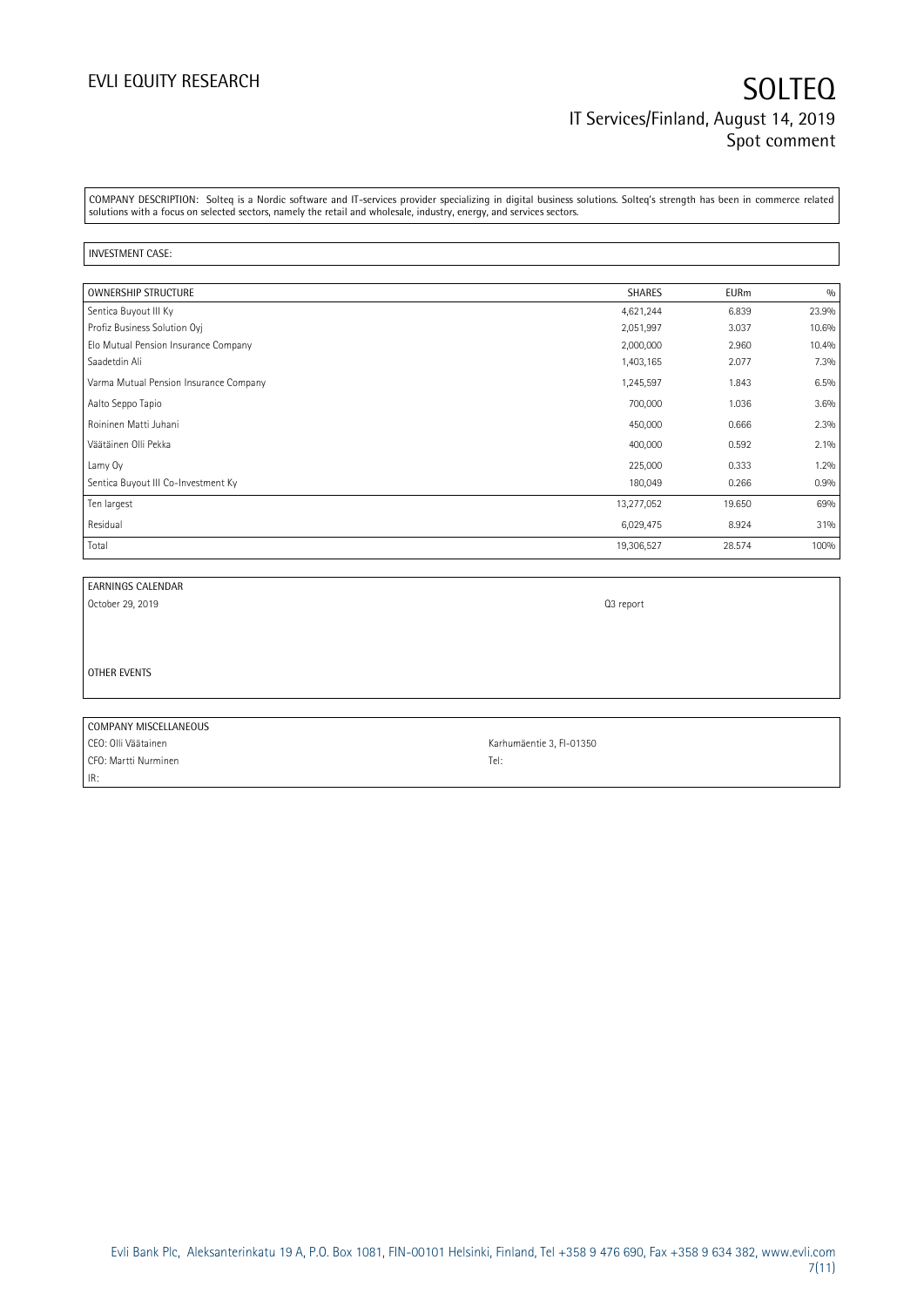DEFINITIONS

| P/E                                                                              | EPS                                                                  |
|----------------------------------------------------------------------------------|----------------------------------------------------------------------|
| Price per share                                                                  | Profit before extraordinary items and taxes                          |
|                                                                                  |                                                                      |
| Earnings per share                                                               | $-$ income taxes $+$ minority interest                               |
|                                                                                  | Number of shares                                                     |
| P/Sales                                                                          | <b>DPS</b>                                                           |
| Market cap                                                                       | Dividend for the financial period per share                          |
| Sales                                                                            |                                                                      |
|                                                                                  |                                                                      |
| P/BV                                                                             | <b>CEPS</b>                                                          |
| Price per share                                                                  | Gross cash flow from operations                                      |
| Shareholders' equity $+$ taxed provisions per share                              | Number of shares                                                     |
|                                                                                  |                                                                      |
| P/CF                                                                             | EV/Share                                                             |
| Price per share                                                                  | Enterprise value                                                     |
| Operating cash flow per share                                                    | Number of shares                                                     |
|                                                                                  |                                                                      |
| EV (Enterprise value)                                                            | Sales/Share                                                          |
| Market cap + net $debt$ + minority interest at market value                      | Sales                                                                |
| - share of associated companies at market value                                  | Number of shares                                                     |
|                                                                                  |                                                                      |
| Net debt                                                                         | EBITDA/Share                                                         |
| Interest bearing debt - financial assets                                         | Earnings before interest, tax, depreciation and amortisation         |
|                                                                                  | Number of shares                                                     |
|                                                                                  |                                                                      |
| EV/Sales                                                                         | EBIT/Share                                                           |
| Enterprise value                                                                 | Operating profit                                                     |
| Sales                                                                            | Number of shares                                                     |
|                                                                                  |                                                                      |
| EV/EBITDA                                                                        | EAFI/Share                                                           |
| Enterprise value                                                                 | Pretax profit                                                        |
| Earnings before interest, tax, depreciation and amortisation                     | Number of shares                                                     |
| EV/EBIT                                                                          | Capital employed/Share                                               |
| Enterprise value                                                                 | Total assets - non interest bearing debt                             |
| Operating profit                                                                 | Number of shares                                                     |
|                                                                                  |                                                                      |
| Div yield, %                                                                     | Total assets                                                         |
| Dividend per share                                                               | Balance sheet total                                                  |
| Price per share                                                                  |                                                                      |
|                                                                                  |                                                                      |
| Payout ratio, %                                                                  | Interest coverage (x)                                                |
| <b>Total dividends</b>                                                           | Operating profit                                                     |
| Earnings before extraordinary items and taxes - income taxes + minority interest | Financial items                                                      |
|                                                                                  |                                                                      |
| Net cash/Share                                                                   | Asset turnover (x)                                                   |
| Financial assets - interest bearing debt                                         | Turnover                                                             |
| Number of shares                                                                 | Balance sheet total (average)                                        |
|                                                                                  |                                                                      |
| ROA, %                                                                           | Debt/Equity, %                                                       |
| Operating profit $+$ financial income $+$ extraordinary items                    | Interest bearing debt                                                |
| Balance sheet total - interest free short term debt                              | Shareholders' equity + minority interest + taxed provisions          |
| - long term advances received and accounts payable (average)                     |                                                                      |
|                                                                                  |                                                                      |
| ROCE, %                                                                          | Equity ratio, %                                                      |
| Profit before extraordinary items + interest expenses + other financial costs    | Shareholders' equity $+$ minority interest $+$ taxed provisions      |
| Balance sheet total - non interest bearing debt (average)                        | Total assets - interest free loans                                   |
|                                                                                  |                                                                      |
| ROE, %                                                                           | CAGR, %<br>Cumulative annual growth rate $=$ Average growth per year |
| Profit before extraordinary items and taxes - income taxes                       |                                                                      |
| Shareholders' equity + minority interest + taxed provisions (average)            |                                                                      |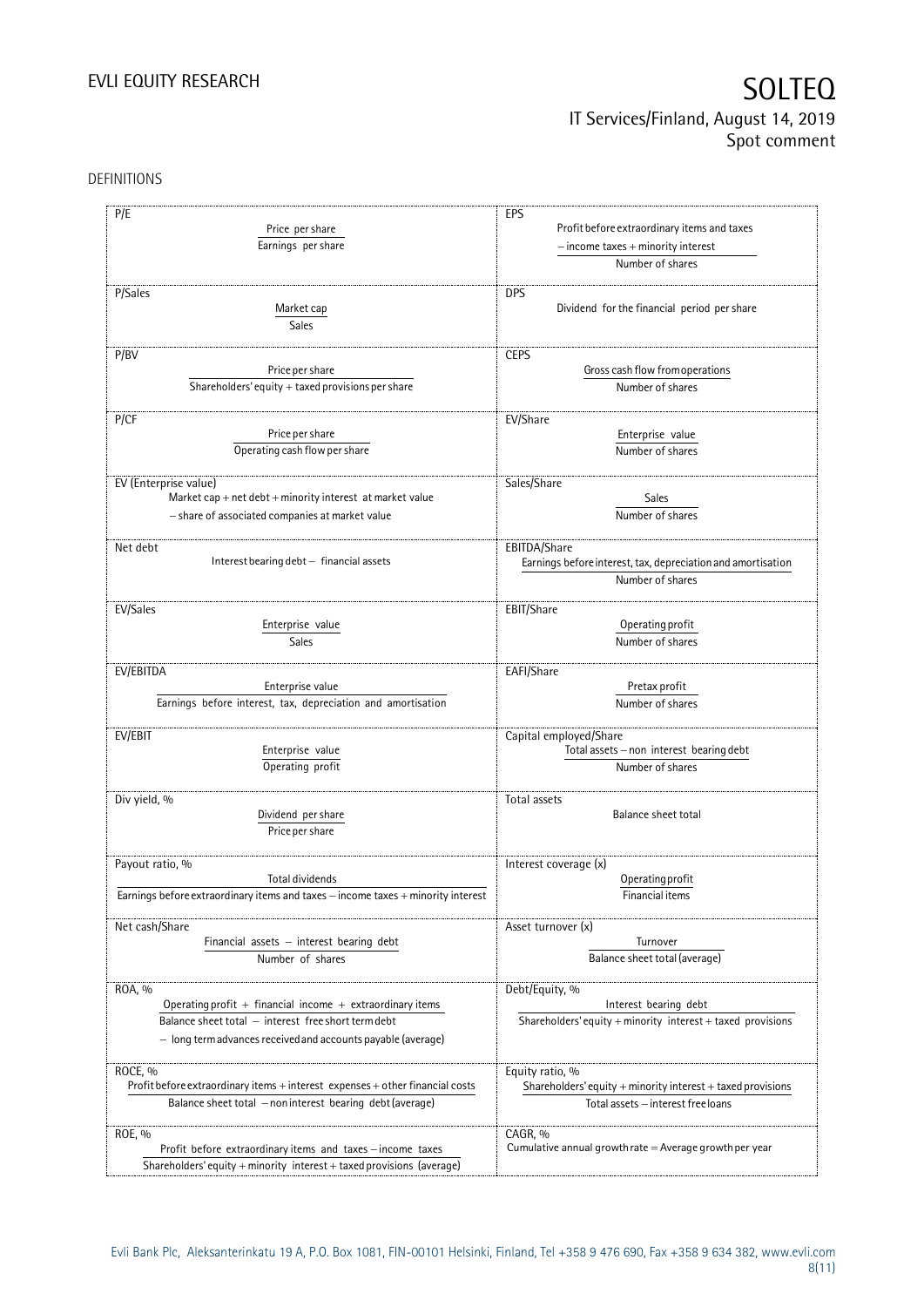### Important Disclosures

Evli Research Partners Plc ("ERP") uses 12-month target prices. Target prices are defined by utilizing analytical techniques based on financial theory including (but not limited to) discounted cash flow analysis and comparative valuation. The selection of valuation methods depends on different circumstances. Target prices may be altered on the basis of new information coming to light in the underlying company or changes in interest rates, changes in foreign exchange rates, other securities prices or market indices or outlook for the aforementioned factors or other factors that may change the conditions of financial markets. Recommendations and changes by analysts are available at <https://research.evli.com/JasperAllModels.action?authParam=key;461&authParam=x;G3rNagWrtf7K&authType=3> Investment recommendations are defined as follows: Target price compared to share price Recommendation<br>  $\leq -10\%$  $\langle 5, 10, 10 \rangle$  SELL<br> $\langle -10, 10, 10 \rangle$  SELL  $-10 - (+10) \%$  HOL<br>  $> 10 \%$  RIJY  $> 10\%$ ERP's investment recommendation of the analyzed company is updated at least 2 timer per year. 60% 53% 50% 39% 40% 30% 20% 8% 10%  $0%$ Sell Hold Buy

The graph above shows the distribution of ERP's recommendations of companies under coverage in 1st of February 2019. If recommendation is not given, it is not mentioned here.

### Name(s) of the analyst(s): Salokivi

This research report has been prepared by Evli Research Partners Plc ("ERP" or "Evli Research"). ERP is a subsidiary of Evli Bank Plc. Production of the investment recommendation has been concluded on 14.8.2019, 8:00. This report has been published on 14.8.2019, 8:15.

None of the analysts contributing to this report, persons under their guardianship or corporations under their control have a position in the shares of the company or related securities.

The date and time for any price of financial instruments mentioned in the recommendation refer to the previous trading day's closing price(s) unless otherwise stated in the report.

Each analyst responsible for the content of this report assures that the expressed views accurately reflect the personal views of each analyst on the covered companies and securities. Each analyst assures that (s)he has not been, nor are or will be, receiving direct or indirect compensation related to the specific recommendations or views contained in this report.

Companies in the Evli Group, affiliates or staff of companies in the Evli Group, may perform services for, solicit business from, hold long or short positions in, or otherwise be interested in the investments (including derivatives) of any company mentioned in the publication or report.

Neither ERP nor any company within the Evli Group have managed or co-managed a public offering of the company's securities during the last 12 months prior to, received compensation for investment banking services from the company during the last 12 months prior to the publication of the research report.

ERP has signed an agreement with the issuer of the financial instruments mentioned in the recommendation, which includes production of research reports. This assignment has a limited economic and financial impact on ERP and/or Evli. Under the assignment ERP performs services including, but not limited to, arranging investor meetings or –events, investor relations communication advisory and production of research material.

ERP or another company within the Evli Group does not have an agreement with the company to perform market making or liquidity providing services.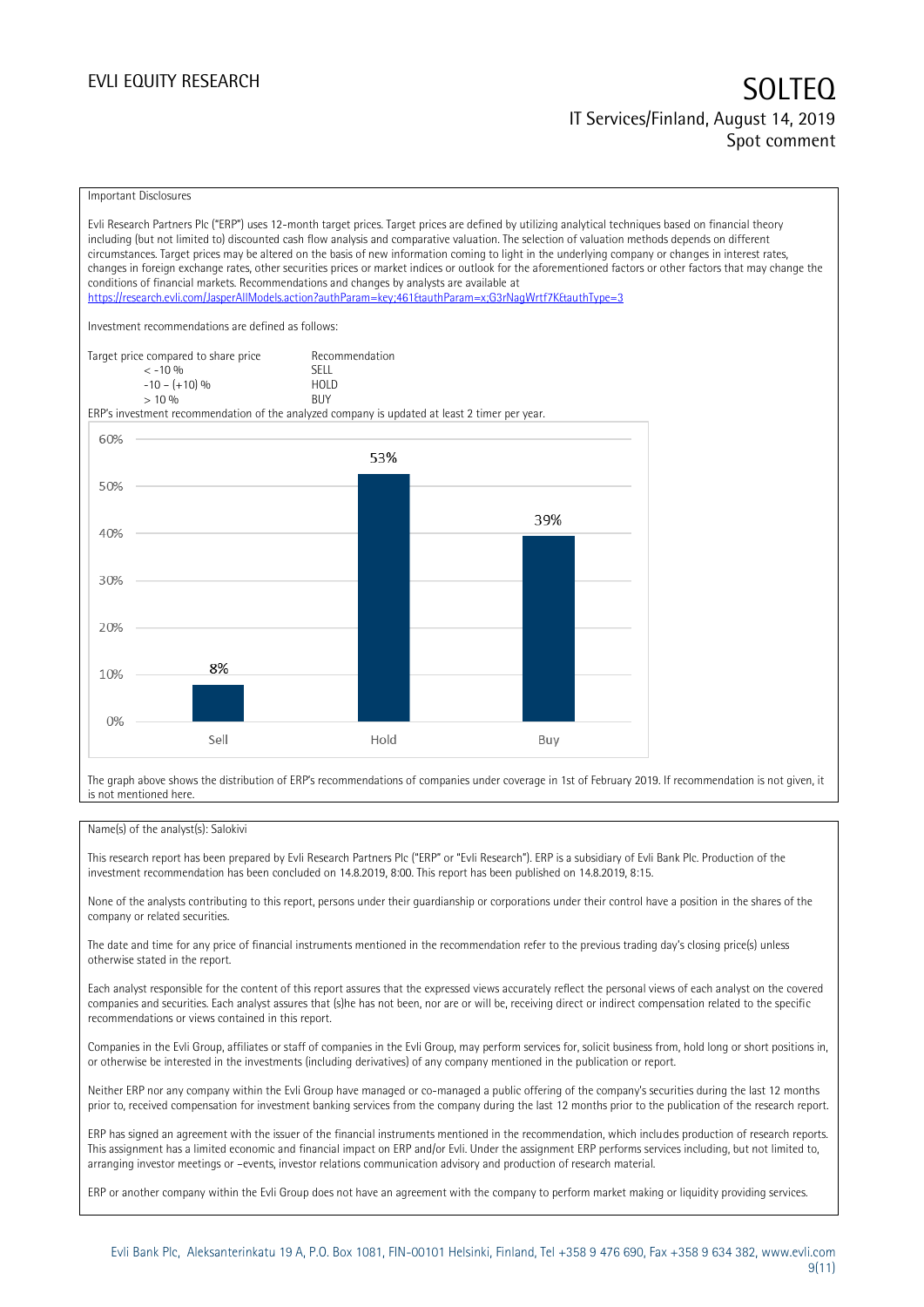For the prevention and avoidance of conflicts of interests with respect to this report, there is an information barrier (Chinese wall) between Investment Research and Corporate Finance units concerning unpublished investment banking services to the company. The remuneration of the analyst(s) is not tied directly or indirectly to investment banking transactions or other services performed by Evli Bank Plc or any company within Evli Group.

Selected portions of the report were provided to the company for fact checking purposes only.

This report is provided and intended for informational purposes only and may not be used or considered under any circumstances as an offer to sell or buy any securities or as advice to trade any securities.

This report is based on sources ERP considers to be correct and reliable. The sources include information providers Reuters and Bloomberg, stock-exchange releases from the companies and other company news, Statistics Finland and articles in newspapers and magazines. However, ERP does not guarantee the materialization, correctness, accuracy or completeness of the information, opinions, estimates or forecasts expressed or implied in the report. In addition, circumstantial changes may have an influence on opinions and estimates presented in this report. The opinions and estimates presented are valid at the moment of their publication and they can be changed without a separate announcement. Neither ERP nor any company within the Evli Group are responsible for amending, correcting or updating any information, opinions or estimates contained in this report. Neither ERP nor any company within the Evli Group will compensate any direct or consequential loss caused by or derived from the use of the information represented in this publication.

All information published in this report is for the original recipient's private and internal use only. ERP reserves all rights to the report. No part of this publication may be reproduced or transmitted in any form or by any means, electronic, mechanical, photocopying, recording or otherwise, or stored in any retrieval system of any nature, without the written permission of ERP.

This report or its copy may not be published or distributed in Australia, Canada, Hong Kong, Japan, New Zealand, Singapore or South Africa. The publication or distribution of this report in certain other jurisdictions may also be restricted by law. Persons into whose possession this report comes are required to inform themselves about and to observe any such restrictions.

Evli Bank Plc is not registered as a broker-dealer with the U. S. Securities and Exchange Commission ("SEC"), and it and its analysts are not subject to SEC rules on securities analysts' certification as to the currency of their views reflected in the research report. Evli Bank is not a member of the Financial Industry Regulatory Authority ("FINRA"). It and its securities analysts are not subject to FINRA's rules on Communications with the Public and Research Analysts and Research Reports and the attendant requirements for fairness, balance and disclosure of potential conflicts of interest. This research report is only being offered in U.S. by Auerbach Grayson & Company, LLC (Auerbach Grayson) to Major U.S. Institutional Investors and is not available to, and should not be used by, any U.S. person or entity that is not a Major U.S. Institutional Investor. Auerbach Grayson is a broker-dealer registered with the U.S. Securities and Exchange Commission and is a member of the FINRA. U.S. entities seeking more information about any of the issuers or securities discussed in this report should contact Auerbach Grayson. The securities of non-U.S. issuers may not be registered with or subject to SEC reporting and other requirements.

ERP is not a supervised entity but its parent company Evli Bank Plc is supervised by the Finnish Financial Supervision Authority.